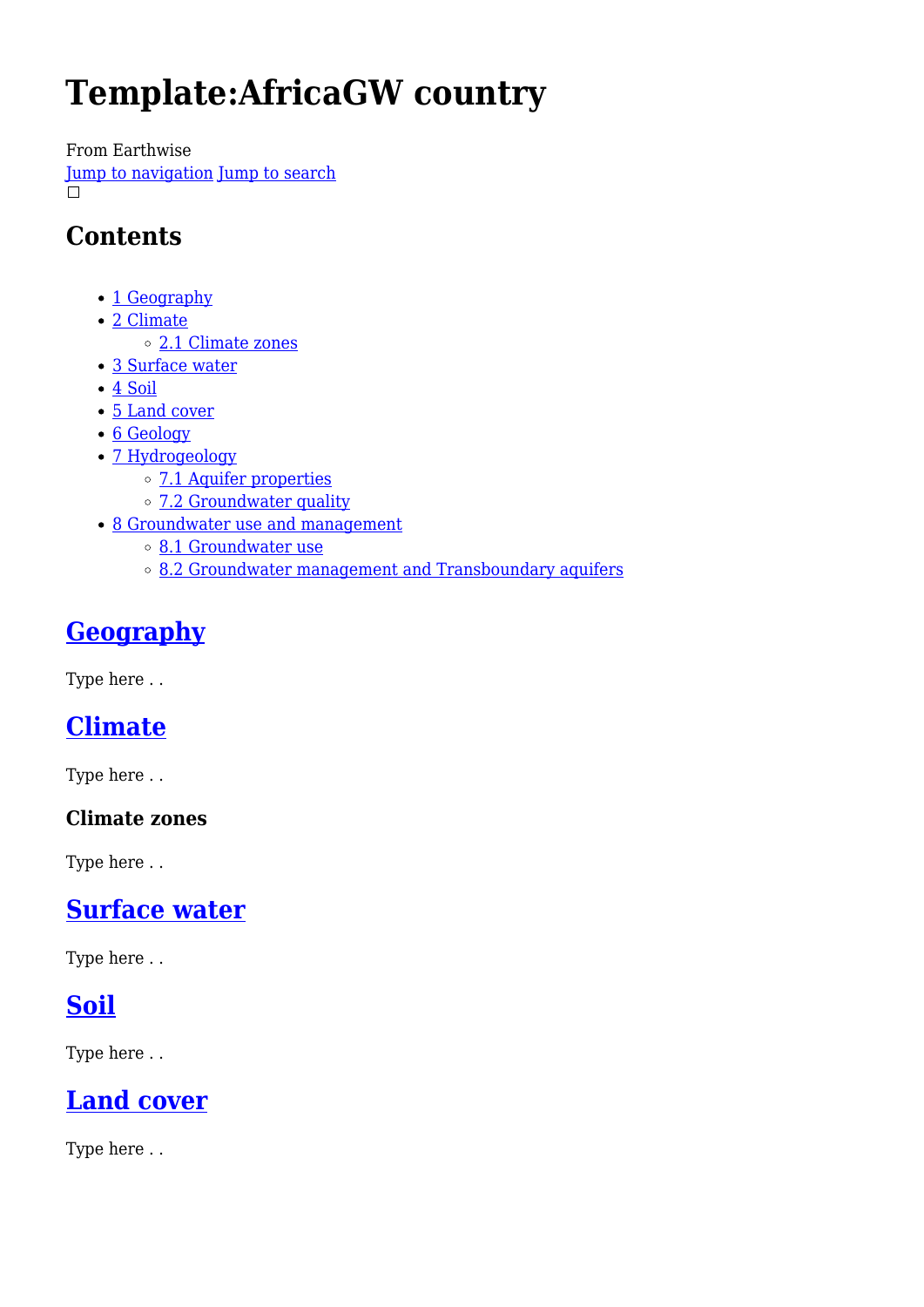## **[Geology](http://earthwise.bgs.ac.uk/index.php/Geology)**

Type here . .

## **Hydrogeology**

Type here . .

### **[Aquifer properties](http://earthwise.bgs.ac.uk/index.php/Aquifer_properties)**

Type here . .

### **[Groundwater quality](http://earthwise.bgs.ac.uk/index.php/Groundwater_quality_issues)**

Type here . .

### **Groundwater use and management**

Type here . .

**[Groundwater use](http://earthwise.bgs.ac.uk/index.php/Groundwater_use)**

Type here . .

### **[Groundwater management](http://earthwise.bgs.ac.uk/index.php/Groundwater_management) and [Transboundary aquifers](http://earthwise.bgs.ac.uk/index.php/Transboundary_aquifers)**

Type here . .

Retrieved from '[http://earthwise.bgs.ac.uk/index.php?title=Template:AfricaGW\\_country&oldid=12228'](http://earthwise.bgs.ac.uk/index.php?title=Template:AfricaGW_country&oldid=12228) [Category](http://earthwise.bgs.ac.uk/index.php/Special:Categories):

• [Hydrogeology by country](http://earthwise.bgs.ac.uk/index.php/Category:Hydrogeology_by_country)

### **Navigation menu**

### **Personal tools**

- Not logged in
- [Talk](http://earthwise.bgs.ac.uk/index.php/Special:MyTalk)
- [Contributions](http://earthwise.bgs.ac.uk/index.php/Special:MyContributions)
- [Log in](http://earthwise.bgs.ac.uk/index.php?title=Special:UserLogin&returnto=Template%3AAfricaGW+country&returntoquery=action%3Dmpdf)
- [Request account](http://earthwise.bgs.ac.uk/index.php/Special:RequestAccount)

#### **Namespaces**

- [Template](http://earthwise.bgs.ac.uk/index.php/Template:AfricaGW_country)
- [Discussion](http://earthwise.bgs.ac.uk/index.php?title=Template_talk:AfricaGW_country&action=edit&redlink=1)